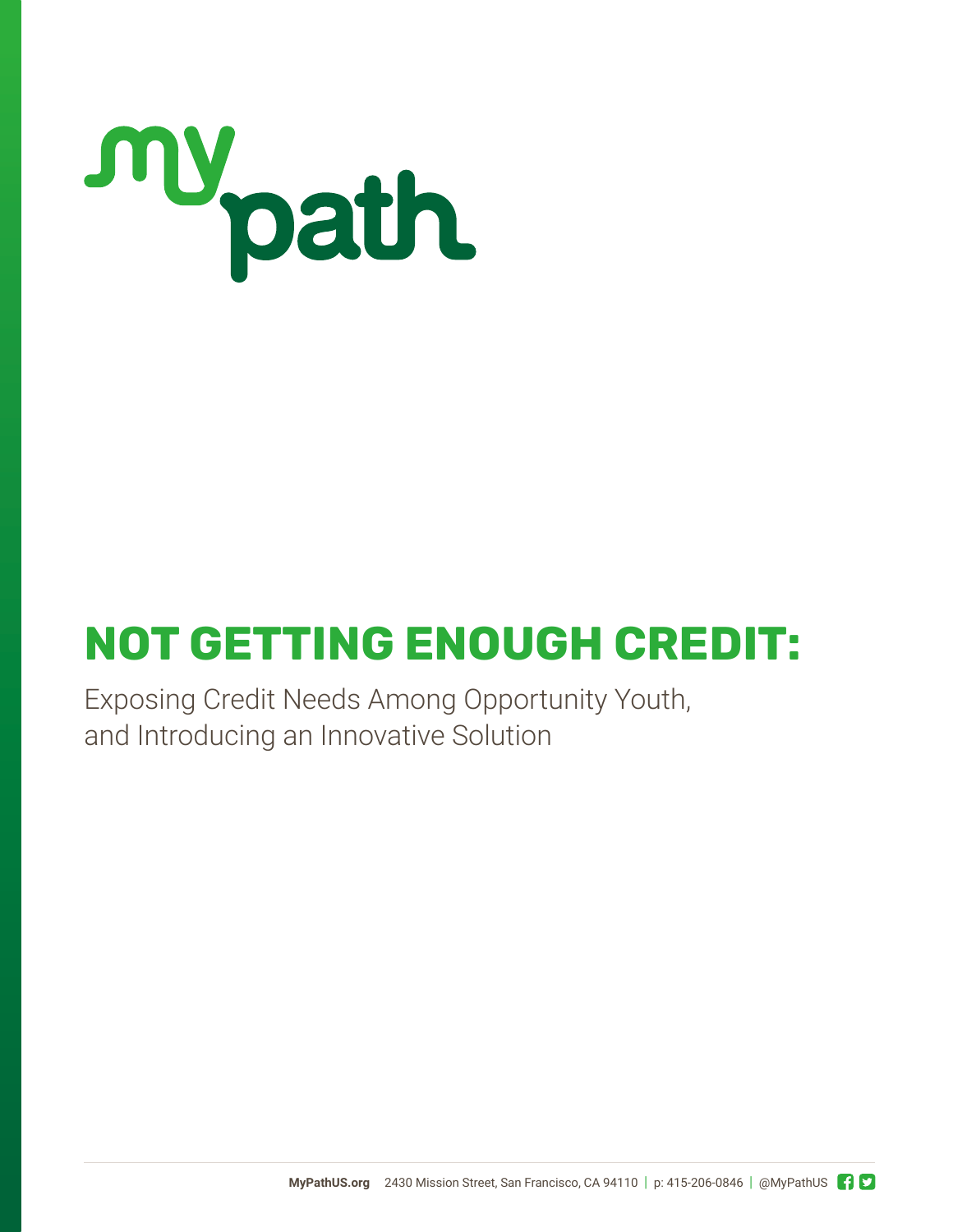## **Introduction and Acknowledgments**

The following brief introduces MyPath Credit, the nation's first credit-building and saving model targeting low-income working young adults, and the results from its two-year pilot study conducted by University of Georgia (An, Lee, Larin and Caplan, 2017). With support from the Financial Capability Partnership Initiative, a project of the Federation and the Center for Financial Services Innovation, as well as JPMorgan Chase and the San Francisco Mayor's Office of Housing and Community Development, MyPath brought together strategic partners to test MyPath Credit. Year Up Bay Area (YUBA), a nationally-recognized youth leadership and employment program for low-income young adults ages 18-24, was selected as the program site. Self-Help Federal Credit Union, a leading community development credit union based in California, was selected as the financial institution partner, and University of Georgia was selected to conduct the study. To prepare partners, MyPath, a national nonprofit that promotes the integration of financial capability strategies into employment and workforce systems serving youth and young adults, provided technical assistance around planning; ongoing delivery and troubleshooting; financial curriculum; group and individual Financial Coaching; and data collection and outcome measurement. The pilot and related analysis took place from November, 2013 through December, 2015.

After providing financial coaching services at YUBA in 2011 and 2012, MyPath identified credit both having no credit and having poor credit—as a barrier for many students in accessing internships, employment, housing and loans. Drawing on lessons from our coaching experience at YUBA and from our MyPath Savings model, we designed MyPath Credit to address this identified credit need with a financial product alongside the financial coaching. The goal was to support low-income working young adults to build credit, savings and financial confidence while they were participating in an employment training and placement program to boost their economic supports and outcomes. This brief presents an outline of the model components, as well as the groundbreaking results that were generated from the MyPath Credit pilot.

MyPath is grateful to our partners and funders for supporting this groundbreaking effort to address a pressing and largely unexamined need among this nation's low-income working young adults. We would also like to recognize MyPath staff that worked on this pilot, including Margaret Libby, Lauren Larin, and Shirley Yee, with special recognition for John Luna, MyPath's Financial Coach, for his deep commitment to this pilot; as well as other key partners, Chris Carmichael of YUBA and Jeannine Esposito of Self-Help, for their efforts to make this pilot a success. Finally, we recognize the young adults from MyPath and YUBA, who demonstrate the power of putting the right tools and information into the hands of young people.

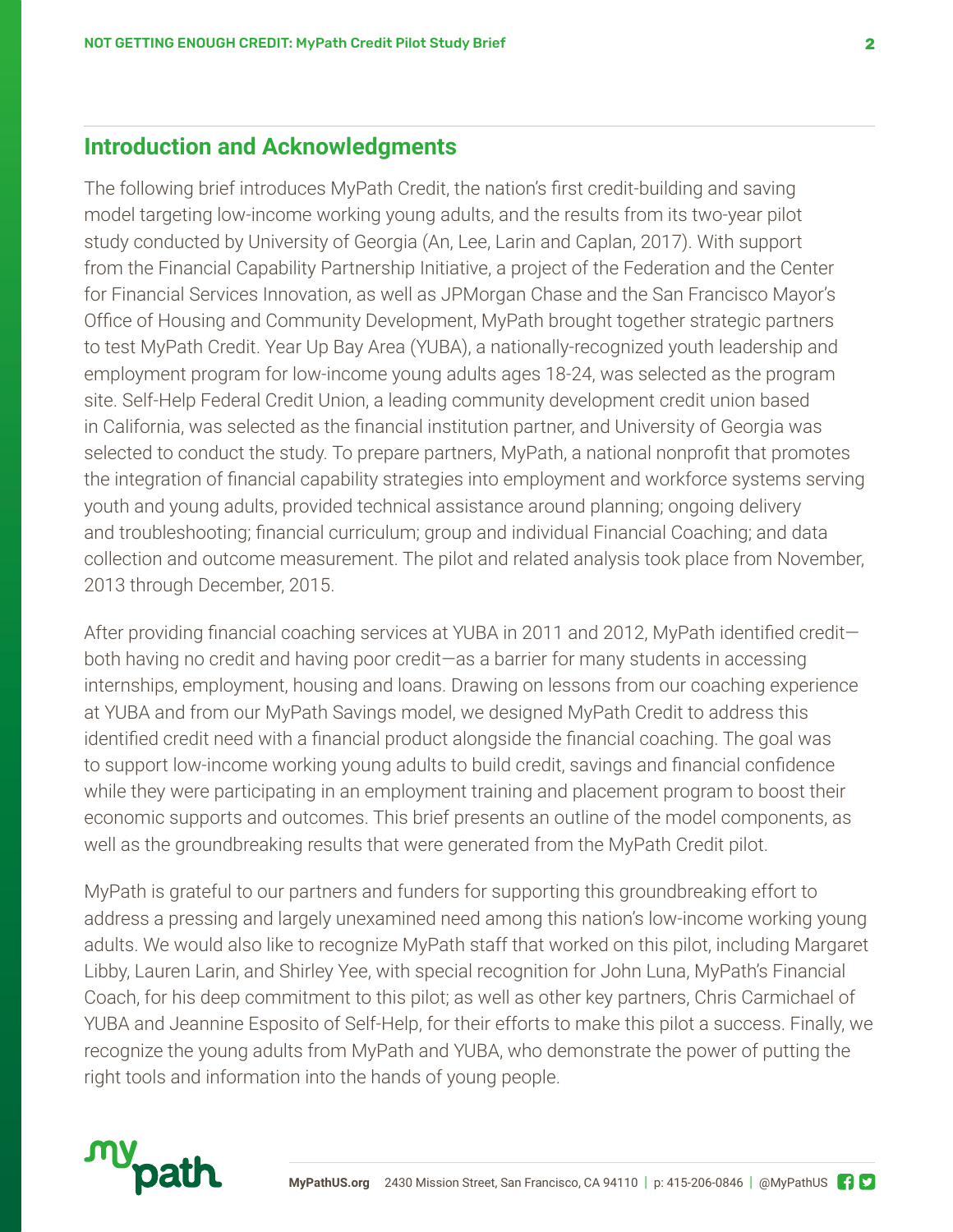## **MyPath Credit Purpose and Pilot Study Overview**

While previous research and practice have found that building credit is often a challenge for low-income youth (Birkenmaier & Tyuse, 2005; Chenven, n.d.; Miller & Robuck, 2013; Retsinas & Belsky, 2005), the purpose of MyPath Credit is to support low-income working young adults to build savings, credit and financial confidence while they are earning their first paychecks. Doing so prevents the debt and credit issues that challenge so many low-income adults, and positions young adults for upward mobility. Strong credit paves the way for accessing employment, housing and quality loans, economic opportunities that poor credit can place out of reach. Saving and establishing an emergency fund, in the case of MyPath Credit a \$500 emergency fund—which more than half of U.S. households lack (Steiner, 2016)—prevents the use of predatory credit, and creates a "savings muscle," a cushion to weather financial shocks, and a sense of financial security and confidence.

Financial confidence offers low-income young adults a relationship to their finances that is different than what they have typically experienced in their families. They are often first generation savers, first generation credit-builders and the first generation to feel a sense of control over their finances. Combining these financial outcomes with the power of a job placement positions low-income youth for upward economic mobility. Further, research demonstrates that children who grow up in households that save experience upward economic mobility (Cramer, 2009), meaning these young adults will likely raise economically mobile children. The pilot was designed to test the model's effectiveness at achieving these outcomes, and to generate lessons about optimal delivery strategies.

#### **MyPath Credit Model Design**

MyPath Credit includes group and one-on-one financial coaching, and a unique financial product that combines credit-building and savings features. The first group session introduces the concept of credit, its importance, and the MyPath Credit program as a way to build it. The second session supports participants to enroll in the financial product, a 12-month \$500 loan, the proceeds of which are "frozen" in an account while youth make small monthly payments directly from their

paychecks, which are reported to the three main credit bureaus. At the end of 12 months when the loan has been repaid, participants have \$500 in savings and typically a FICO score ranging from 680-700 if they start with no credit. One-on-one financial coaching is available to all young adults that enroll for the duration of the 12-month program.

Based on insights from behavioral economics and MyPath's own research, MyPath Credit is designed to be integrated into existing youth employment programs serving low-income 18-24 year olds for four key reasons: (1) This integrated design makes enrollment easy and hassle-free for participants; (2) Given the lack of trust between many low-income young adults and the financial system, introducing the program in a trusted setting with trusted sources is critical for takeup; (3) The influence and support of peers is key and offers motivation and accountability among the cohort to support and sustain behavior change over time; and (4) The youth program offers a structure into which MyPath Credit can be integrated, making saving and credit-building feel like a natural part of the existing program and employment.

#### **MyPath Credit Pilot Data Summary**

This brief summarizes evaluation findings from the two-year pilot. The study had two main research questions:

- 1. How do participants credit scores change after 6 months and 12 months of MyPath Credit engagement?
- 2. How do participants' financial knowledge and attitudes change over the same time period?

#### **Research Methods**

This evaluation study assessed the success of MyPath Credit in promoting financial capability among young adults ages 18 to 24 using a pre- and post-test design for three cohorts of participants between September 2013 and September 2015. Participation rates in the MyPath Credit program among the Year Up students started at 25% and increased each cohort, closing out at 50% of the final cohort in the study.

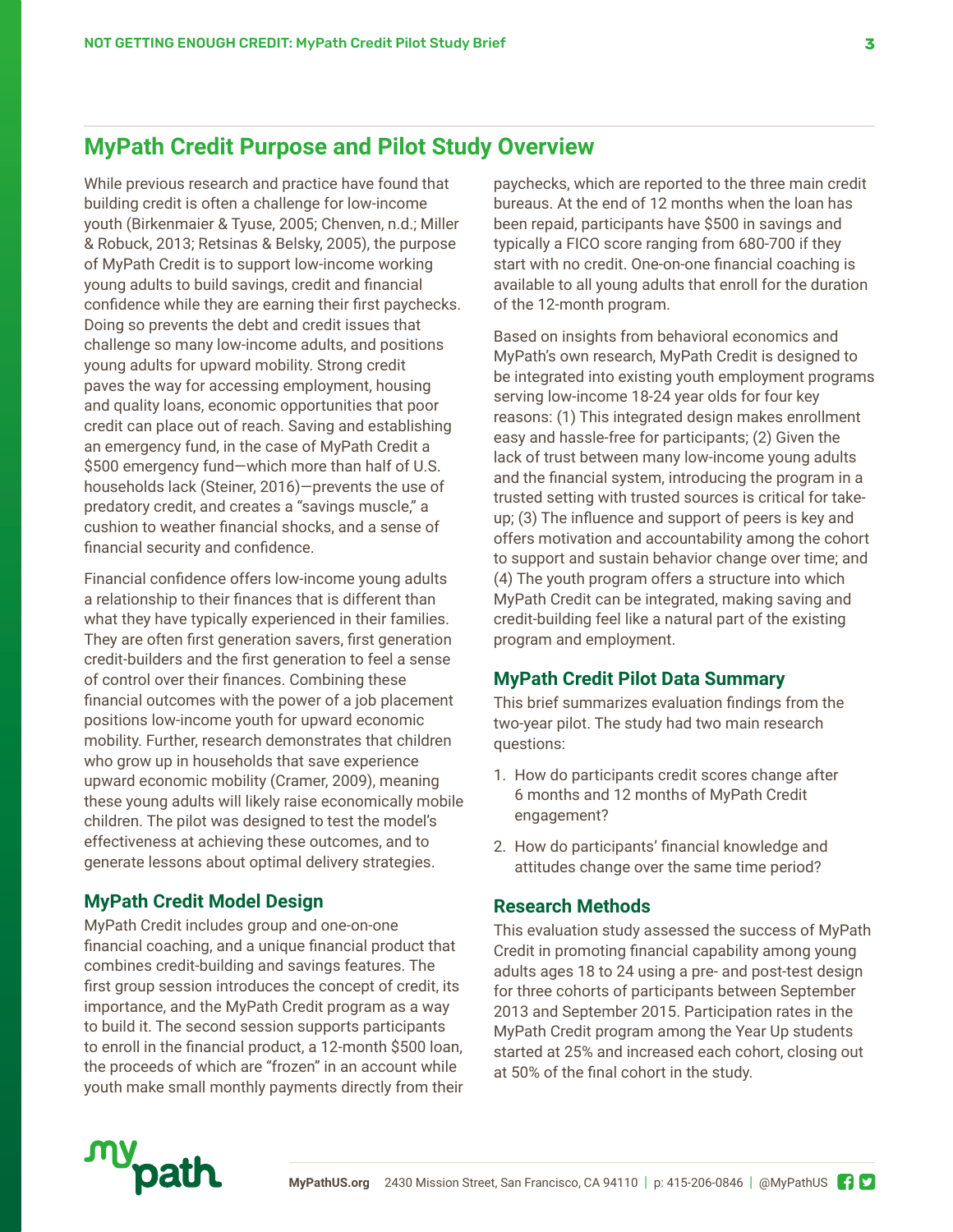#### **Data Collection**

MyPath Credit participants FICO credit scores were gathered at three different time periods: (1) during the first 3 months after a YUBA student enrolled in the MyPath Credit program prior to starting to make their first monthly payments; (2) after making 6 months of monthly payments of the credit-building loan (which normally happens between month 8 or 9 into the YUBA program); and (3) after completing 12 months of monthly loan payments (usually after the participant's graduation from the YUBA program). Credit score data were collected from three cohorts of YUBA students, a total of 121 students. Data on attitude and knowledge indicators were collected from one cohort at baseline and 12 months through a pencil and paper survey.

#### **Study Participant Demographics**

Average annual family income of the YUBA participants was \$26,024 and the youth's personal annual income was \$7,366. The YUBA family income figure is approximately half of Oakland's median income and nearly a third of San Francisco's (YUBA draws participants from both San Francisco and Oakland). Forty-five percent of the participants were female and 55% were male. Fifty-one percent of Year Up participants were African American; 16% were Latino, 14% were Asian or Pacific Islander, 6% were White, and 13% were other/unknown.

#### **FINDING ONE:** *Four in Five Low-income Young Adults Face Credit Barriers*

More than three-quarters of low-income working young adults (79.7%) in the study face credit barriers, either having no credit or poor credit. At baseline, 50.4% of participants had no credit score, or were unscorable and credit "invisible." This finding illuminates the Consumer Financial Protection Bureau's finding in its recent report, Data Point: Credit Invisibles (The CFPB Office of Research, 2015), that nearly half (4 in 10) of the country's 26 million credit invisibles are under age 25. Nearly a third of participants (29.3%) had "low credit scores" defined for this study as a FICO score of less than 680. This is a higher threshold than the industry's, as MyPath aims to move participants to 680 and above. Less than a fifth of participants (17.1%) had "good credit scores," defined as 680 or higher.

### **FINDING TWO:** *MyPath Credit Improves Credit Scores*

After 6 months of participating in MyPath Credit, only 1.6% of the participants did not have a credit score, and over half had moved into the good credit category (53.7%). This half that moved into the good credit category are those that began as credit invisibles. The participants that began with low credit scores improved on average from 23 to 30 points.

The results of paired group t-tests on credit scores showed that there was a statistically significant increase in participants' credit scores between baseline and 6 months  $(t(115) = -11.53, p < .001)$ , and baseline and 12 months  $(t(112) = 10.76, p < .001)$ . There was no statistically significant difference in participants' credit scores between 6 and 12 months of MyPath Credit program  $(t(110) = .11, p > .05)$ .

#### **FINDING THREE:** *MyPath Credit Produces Emergency Funds*

Additionally, on average, the 121 study participants saved \$500, or a total of approximately \$60,500 during the pilot. Many young adults continued to save following the 12-month financial product term by keeping their auto-debit set up to make automatic deposits from each paycheck.

### **FINDING FOUR:** *MyPath Credit Increases Financial Knowledge and Self-Efficacy*

There was a statistically significant difference in participants' financial knowledge between baseline and 12 months of MyPath Credit program, t(75) =-2.13, p < .05, with participants reporting higher level of financial knowledge compared to the level in baseline.

There was also a statistically significant difference in participants' financial self-efficacy between baseline and 12 months of MyPath Credit program, t(74) =-2.81, p < .01, with participants in the 12th month of MyPath Credit program reporting higher level of financial selfefficacy compared to its level in baseline.

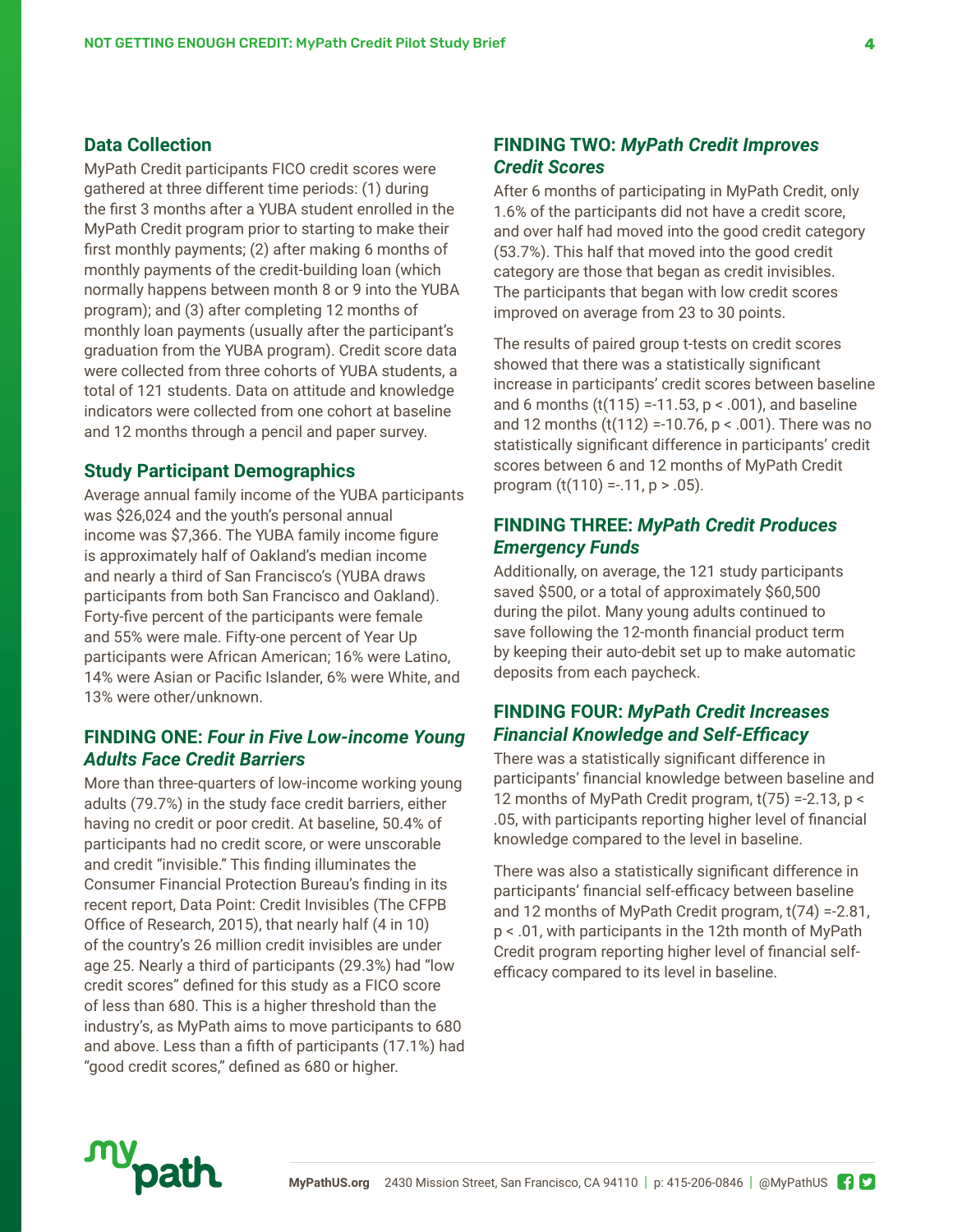## **Key Lessons from the MyPath Credit Pilot**

#### **LESSON ONE:** *Credit is a major barrier facing low-income young adults.*

MyPath Credit pilot data reveals the severity of the credit barriers facing low-income working young adults in this country. Given the economic roadblocks associated with poor credit and no credit, it is staggering that four in five young adults in the study have no or poor credit. It is important to note that half of participants were credit "invisible," thus were able to see their credit scores jump by 680-700 points at 6 and 12 months.

#### **LESSON TWO:** *With the right tools, low-income young adults can build credit and save.*

Upon program completion, MyPath Credit participants established \$500 in savings and improved their credit scores and financial confidence. When the opportunity to save and build credit is well-designed and integrated into the program setting, youth will engage. Take-up rates increased from 25% in the first cohort and closed at just over 50% with the final cohort. This increase speaks to the desire among students for this kind of opportunity and also the way that its appeal gradually increased, as students talked about it and eventually began encouraging each other to enroll, viewing it as an additional benefit of the YUBA program.

#### **LESSON THREE:** *Credit-building and saving can be effectively integrated into an employment program for young adults.*

MyPath Credit's design and its accompanying technical assistance for program site and financial institution partners effectively reduced the obstacles that research has identified as challenges youth face in accessing credit. MyPath's technical assistance supported YUBA staff to introduce Credit components at the right touch-points in its existing program, and supported Self-Help to adjust its enrollment process to reduce obstacles. These efforts to integrate the model components and make enrollment hassle-free resulted in positive experiences for young adults.

#### **LESSON FOUR:** *Once employed and financially capable, young adults seek continued financial advice.*

While we saw statistically significant improvements in financial knowledge and confidence among participants, this new financial capability often resulted in continued interest and engagement with MyPath's Financial Coach. Many students continued to reach out via email, text, and in-person to ask about next steps, how to evaluate car loans, and saving for a mortgage indicating that once a low-income young adult is employed and financially capable, they want and benefit from ongoing financial advice and support. We believe this engagement also speaks to the importance of relationship-building and the right Financial Coach (Libby, 2016).

## **Next Steps from the MyPath Credit Pilot**

The MyPath Credit pilot and study has uncovered the magnitude of the credit barrier facing low-income working young adults in this country, and introduced an innovative solution with powerful outcomes. With proof of concept established and key lessons learned, we are turning our focus to designing MyPath Credit 2.0, an iteration of the model that combines technology and peer relationships with financial access, with an eye toward expanding our reach. As always, MyPath is engaging young adults as partners in design to ensure

continued relevance and impact. We are also engaging in additional research to better understand the ongoing needs of young adults and the longer-term impact of building credit, savings and financial confidence on employment and on economic well-being more broadly.

We hope this brief will generate more interest in this pressing need among low-income young adults, as well as increased investment in additional research and technology development, in particular when it